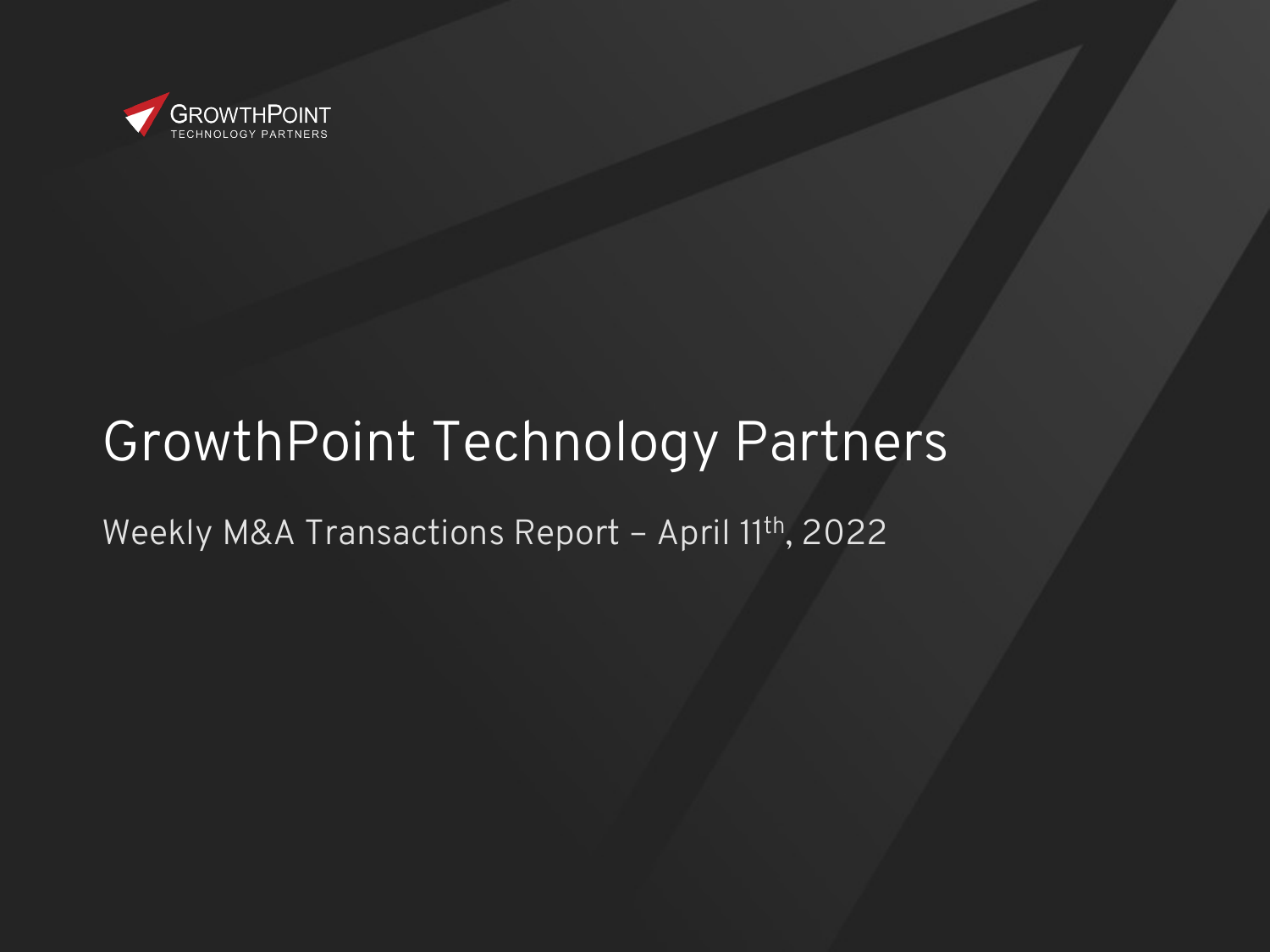#### WEEKLY TRANSACTIONS REPORT

#### Report Summary: April 4th – April 10th

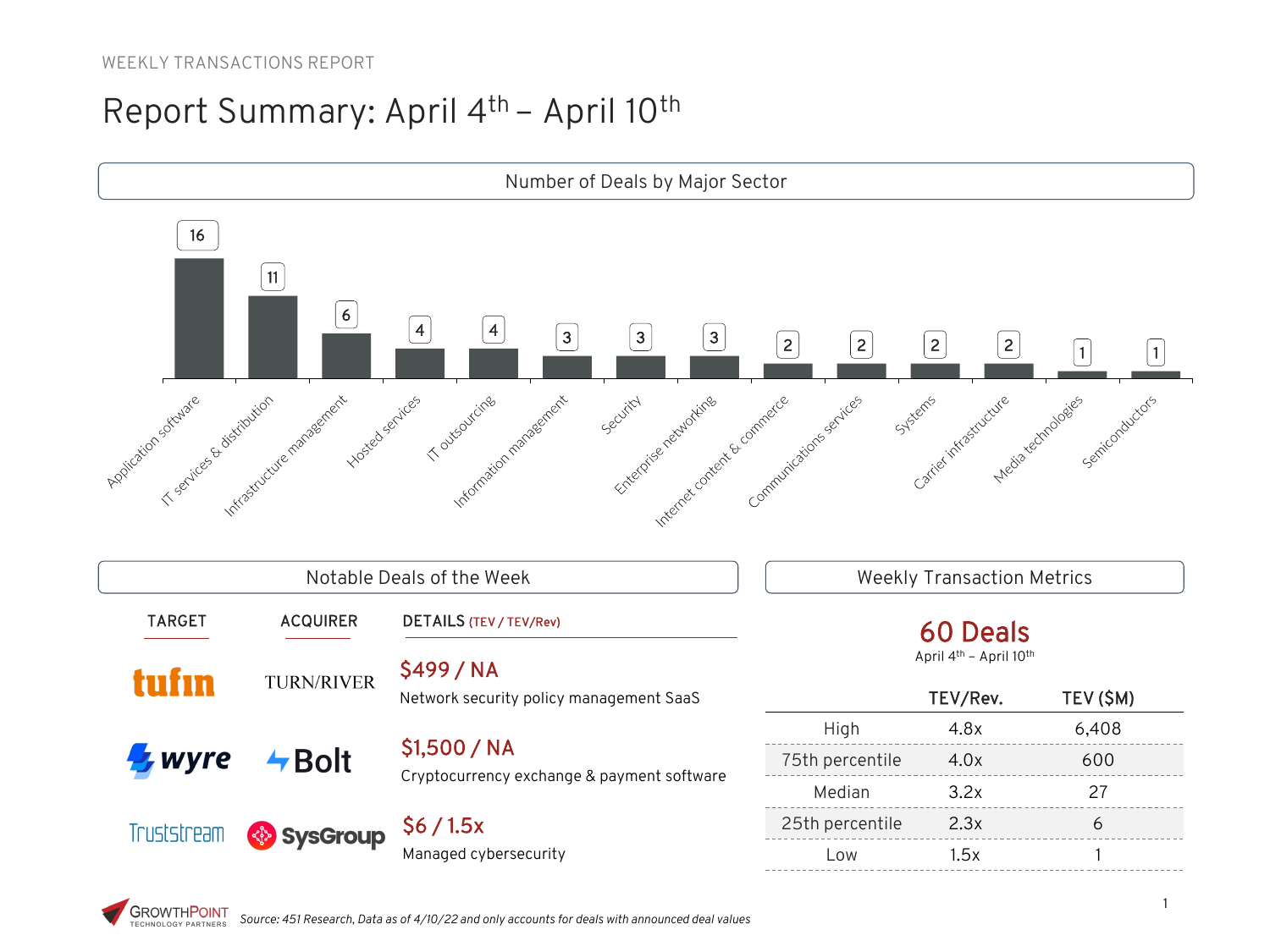## Quarterly M&A Activity



|     | <b>YTD Global Breakdown</b> |                               |  | <b>YTD Deal Flow Analysis</b> |                   |                     |
|-----|-----------------------------|-------------------------------|--|-------------------------------|-------------------|---------------------|
| 62% |                             | 62% of global Tech M&A        |  |                               | <b>Deal Value</b> | <b>Deals Closed</b> |
|     |                             | 24% of global Tech M&A        |  | 2022                          | \$211.7B          | 1,518               |
| 24% |                             |                               |  | 2021                          | \$194.5B          | 1,003               |
| 14% |                             | ROW<br>14% of global Tech M&A |  | 2020                          | \$81.8B           | 1,069               |

*Source: 451 Research, Data as of 4/10/22 and only accounts for deals with announced deal values*

**GROWTHPOINT** *1 451 Market Research retroactively updated previously undisclosed deals and has adjusted the YTD and quarterly numbers accordingly*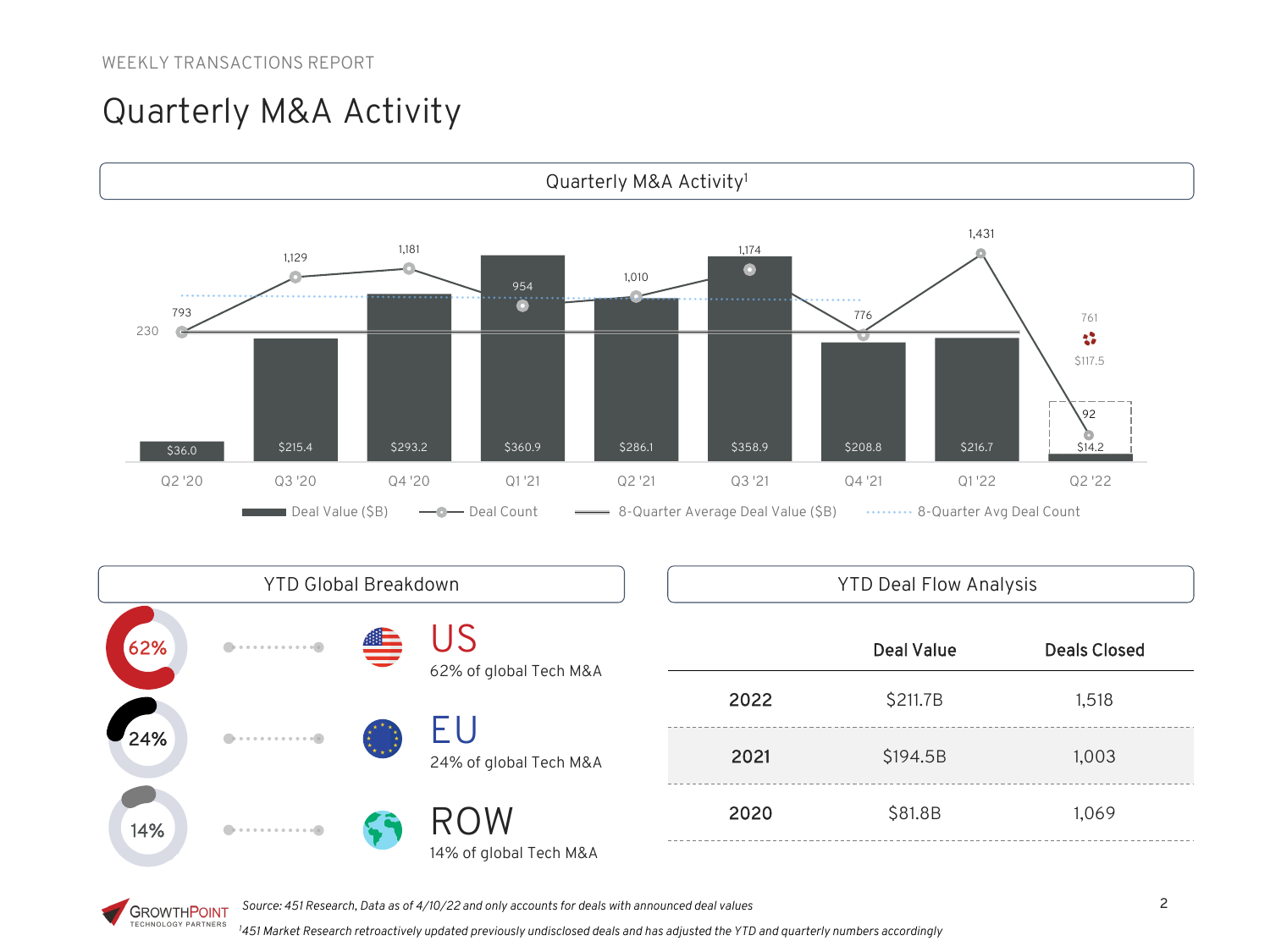#### Monthly M&A Activity of Deals With Announced Deal Value







**GROWTHPOINT** *Source: 451 Research, Data as of 4/10/22 and only accounts for deals with announced deal values* TECHNOLOGY PARTNERS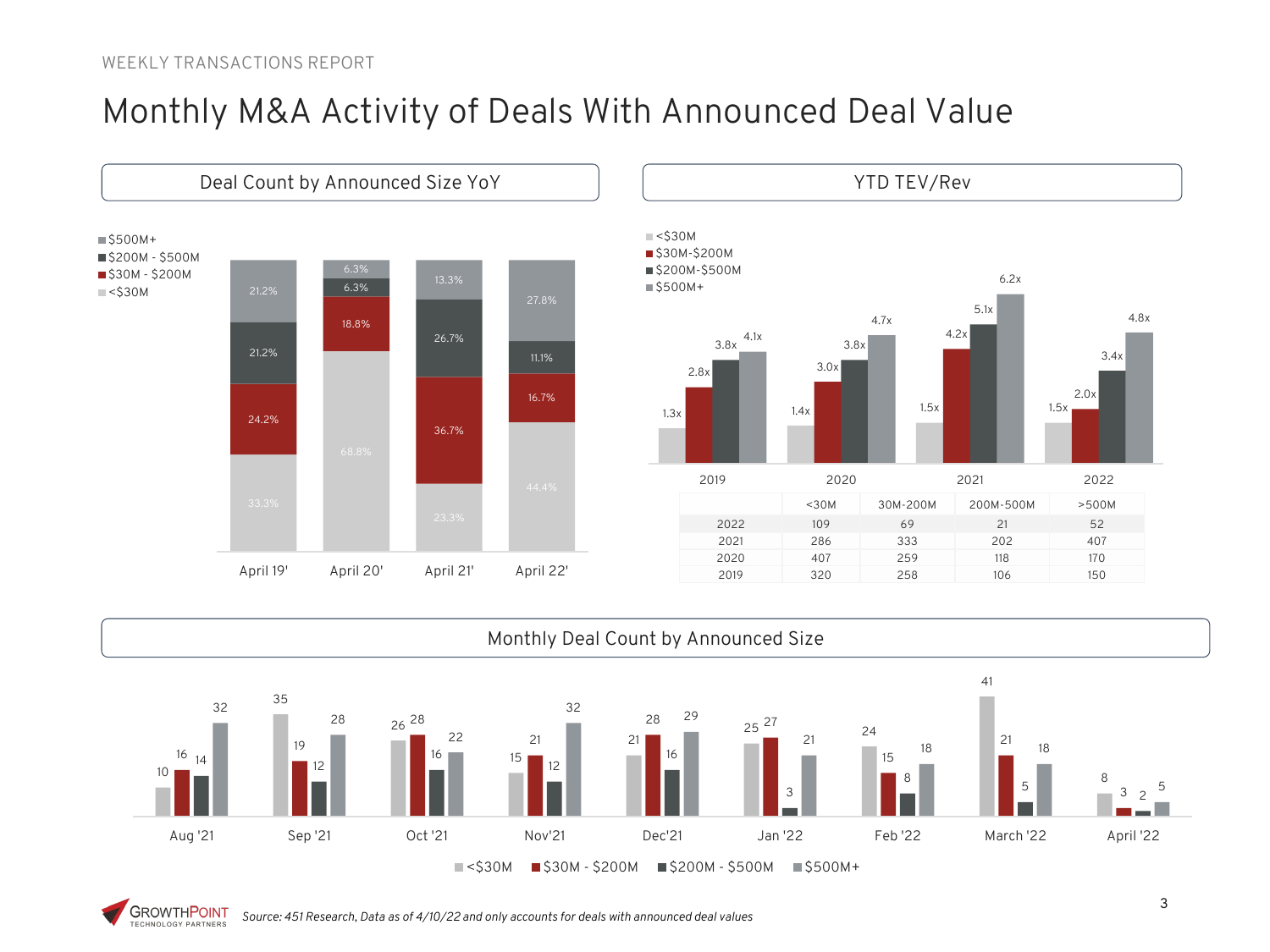| Announced | Target                                                                 | Acquirer                                      | <b>Target Primary Sector</b> | <b>Target Secondary Sector</b>             | <b>TEV</b><br>(SM) | TEV/Rev | Target Summary                                          |
|-----------|------------------------------------------------------------------------|-----------------------------------------------|------------------------------|--------------------------------------------|--------------------|---------|---------------------------------------------------------|
| 4/4/2022  | Viral Loops Limited                                                    | Wishpond Technologies                         | Application software         | Customer relationship<br>management        | $\overline{1}$     |         | Referral marketing<br>management SaaS                   |
| 4/4/2022  | ContactLab SpA                                                         | Growens SpA                                   | Application software         | Customer relationship<br>management        | 6                  |         | Digital marketing SaaS                                  |
| 4/4/2022  | Diffe.rent Inc.                                                        | Apartment List Inc.                           | Application software         | Customer relationship<br>management        |                    |         | Virtual leasing assistant &<br>services automation SaaS |
| 4/5/2022  | iText Group NV                                                         | PDFTron Systems Inc.                          | Application software         | Desktop productivity                       |                    |         | PDF creation &<br>management software                   |
| 4/4/2022  | pdfforge GmbH                                                          | Claranova SE                                  | Application software         | Desktop productivity                       | 27                 |         | PDF conversion &<br>management software                 |
| 4/5/2022  | texdata software                                                       | Main Capital Partners BV Application software |                              | Enterprise resource planning               |                    |         | <b>Fashion ERP SaaS</b>                                 |
| 4/4/2022  | <b>Engaging Training</b><br>Solutions Inc. [dba<br><b>HIPAA Exams]</b> | 360training.com Inc.                          | Application software         | Enterprise resource planning               |                    |         | Online HIPAA compliance<br>training SaaS & services     |
| 4/4/2022  | CavSoft                                                                | JDM Technology Group<br>Inc.                  | Application software         | Enterprise resource planning               |                    |         | Construction estimation &<br>takeoff management         |
| 4/4/2022  | Gesplan SA                                                             | TOTVS Tecnologia em<br>Software de Gestao     | Application software         | Enterprise resource planning               | 8                  |         | Financial planning &<br>treasury management             |
| 4/7/2022  | Eden Games SAS                                                         | Animoca Brands<br><b>Corporation Limited</b>  | Application software         | Games                                      | 15                 |         | Racing videogames                                       |
| 4/6/2022  | Magic Lamp<br>Technologies Limited                                     | Ziff Davis Inc.<br>[NASDAQ:ZD]                | Application software         | Games                                      |                    |         | Interactive maps<br>videogames developer                |
| 4/5/2022  | <b>Teton Simulation</b><br>Software                                    | Markforged Holding<br>Corporation             | Application software         | Graphics and design                        |                    |         | 3D printing optimization                                |
| 4/7/2022  | CDK Global Inc.                                                        | <b>Brookfield Business</b><br>Partners L.P.   | Application software         | Online marketing & e-<br>commerce software | 6,408              | 4.8x    | Auto dealership<br>management SaaS                      |
| 4/7/2022  | MailCharts LLC                                                         | Validity Inc.                                 | Application software         | Online marketing & e-<br>commerce software |                    |         | Email marketing SaaS                                    |
| 4/7/2022  | Synfioo GmbH                                                           | project44 Inc.                                | Application software         | <b>SCM</b>                                 |                    |         | Supply chain visibility<br>SaaS                         |

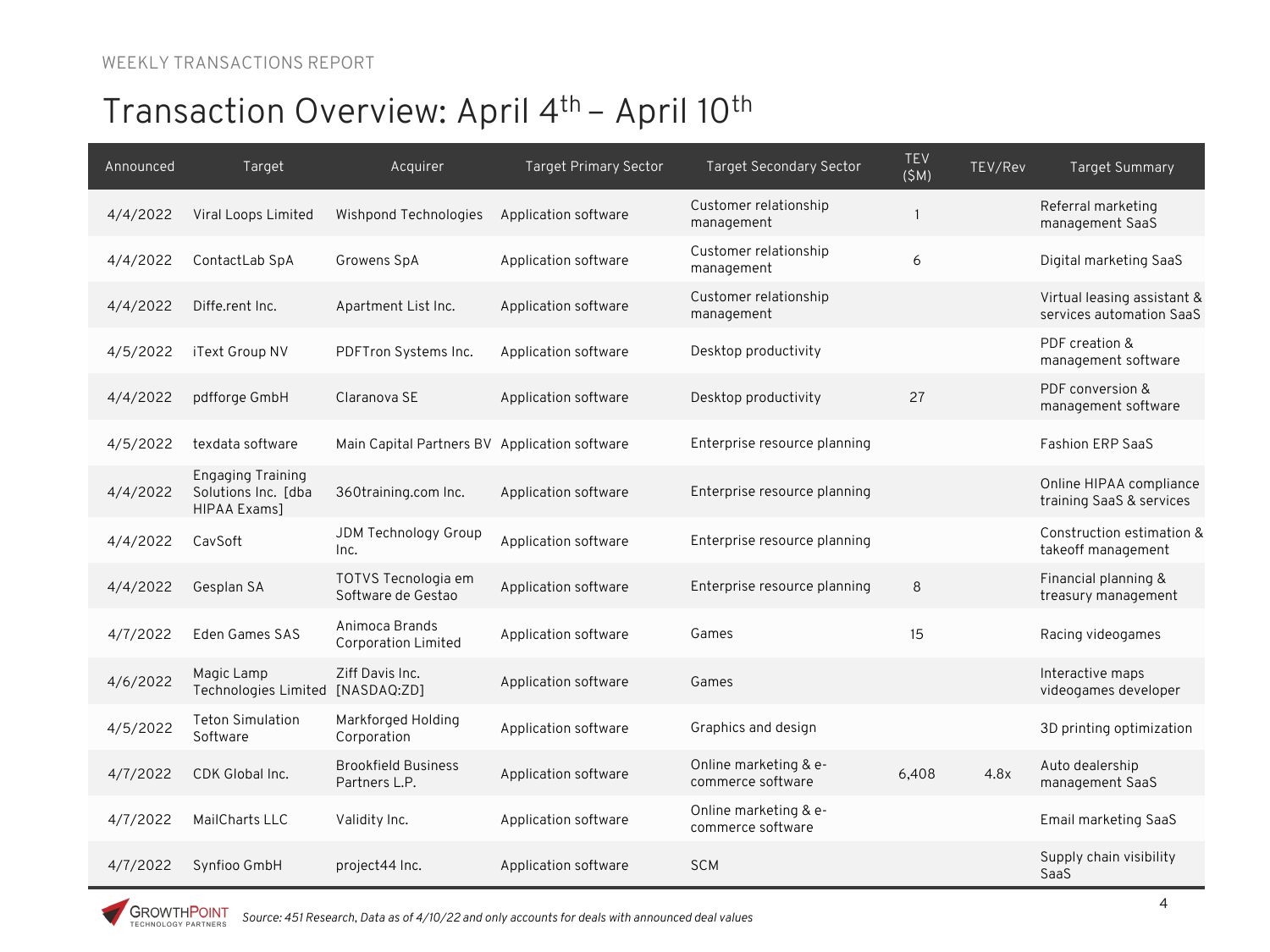| Announced | Target                                     | Acquirer                                                                       | <b>Target Primary Sector</b>                    | <b>Target Secondary Sector</b>      | TEV<br>(SM) | TEV/Rev | <b>Target Summary</b>                                        |
|-----------|--------------------------------------------|--------------------------------------------------------------------------------|-------------------------------------------------|-------------------------------------|-------------|---------|--------------------------------------------------------------|
| 4/4/2022  | Wellspring Telehealth<br>LLC [dba WellVia] | Recuro Health Inc.                                                             | Application software                            | Vertical applications               |             |         | Virtual healthcare<br>management SaaS                        |
| 4/4/2022  | Atlantic Engineering<br>Group LLC          | Young's Communications Carrier infrastructure<br>LLC.                          |                                                 | General                             |             |         | Telecommunications<br>engineering &<br>construction services |
| 4/4/2022  | LightRiver<br>Technologies Inc.            | Grain Management LLC                                                           | Carrier infrastructure                          | Optical infrastructure              |             |         | Optical network<br>integration SaaS                          |
| 4/4/2022  | Inc.                                       | Full Throttle Networks Xplornet Communications Communications services<br>Inc. |                                                 | Internet access                     |             |         | Wireless broadband<br>services                               |
| 4/4/2022  | Virtual1 Limited                           | TalkTalk Telecom Group<br>Limited                                              | Communications services                         | Wholesale access                    |             |         | High bandwidth wholesale<br>services                         |
| 4/4/2022  | Sorenson<br><b>Communications LLC</b>      | Ariel Alternatives LLC                                                         | Enterprise networking                           | Enterprise VoIP & telephony         |             |         | Hearing aid videophone<br>systems & IP CT SaaS               |
| 4/4/2022  | Frinx sro                                  | Elisa Polystar                                                                 | Enterprise networking                           | Network performance &<br>management |             |         | Network automation SaaS                                      |
| 4/4/2022  | MB connect line<br>Fernwartungssysteme     | Red Lion Controls Inc.                                                         | Enterprise networking                           | WANS                                |             |         | Remote maintenance<br>systems & software                     |
| 4/8/2022  | 365 Operating<br>Company LLC               | <b>Netrality Properties LP</b>                                                 | Hosted services                                 | Colocation                          |             |         | Colocation & managed<br>hosting services                     |
| 4/5/2022  | Triella Corp.                              | Miii MSP Corp.                                                                 | Hosted services                                 | General                             |             |         | Managed IT & consulting                                      |
| 4/4/2022  | USWired Incorporated                       | Quatrro Business Support Hosted services<br>Services Inc.                      |                                                 | General                             |             |         | Managed IT services                                          |
| 4/5/2022  | Truststream Security<br>Solutions Limited  | SysGroup plc                                                                   | Hosted services                                 | Managed security services           | 6           | 1.5x    | Managed cybersecurity                                        |
| 4/7/2022  | Gamma Soft                                 | Talend Inc.                                                                    | Information management                          | Data management                     |             |         | Data capturing &<br>integrating SaaS                         |
| 4/4/2022  | Innovatia Accelerator<br>Inc.              | Hexagon AB                                                                     | Information management                          | General                             |             |         | Infield knowledge<br>management SaaS                         |
| 4/4/2022  | Comala Technology<br>Solutions Inc.        |                                                                                | Appfire Technologies LLC Information management | General                             |             |         | Document management &<br>publishing SaaS                     |

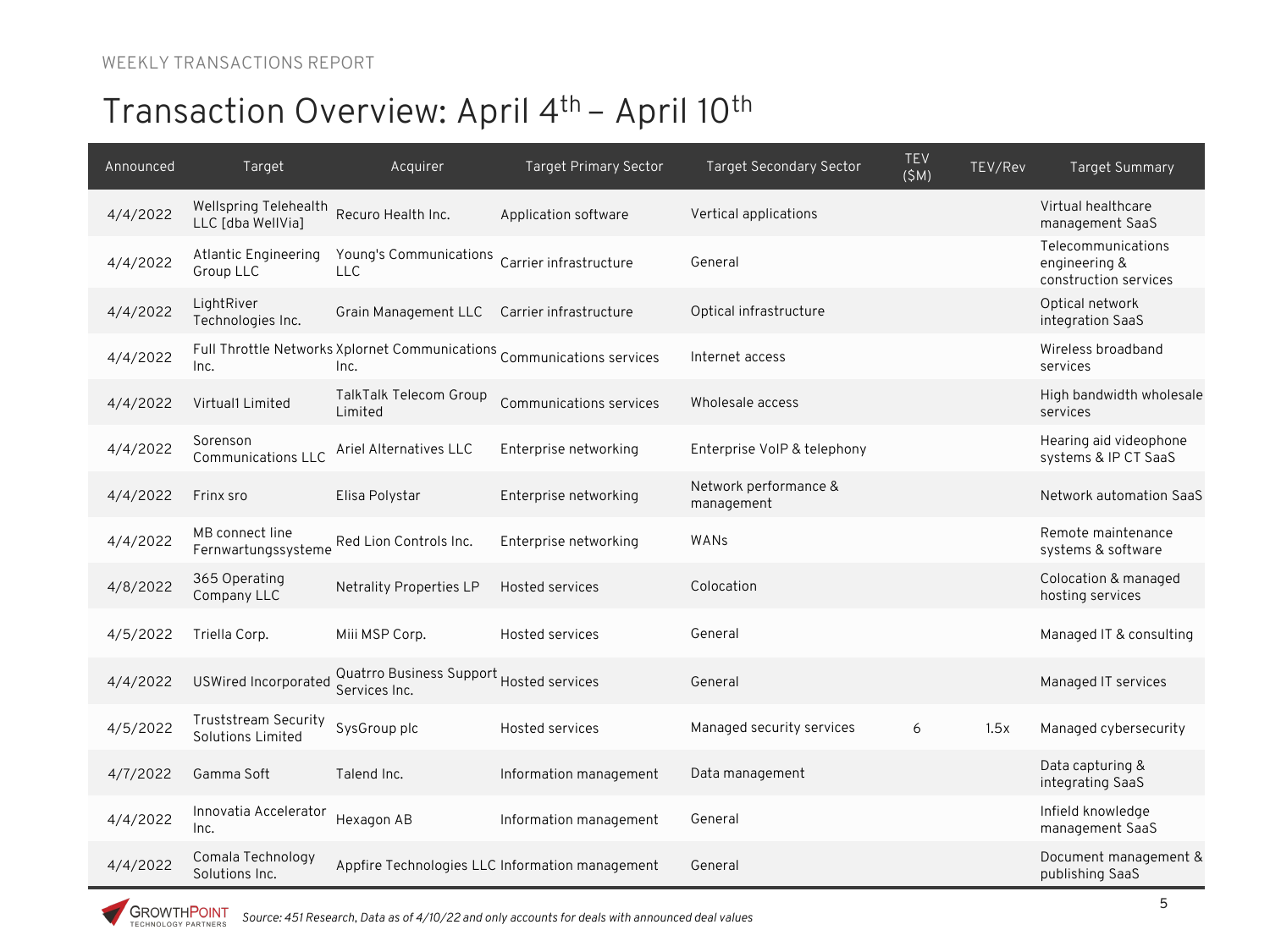| Announced | Target                                                      | Acquirer                              | <b>Target Primary Sector</b>                       | <b>Target Secondary Sector</b>     | <b>TEV</b><br>(SM) | TEV/Rev | <b>Target Summary</b>                               |
|-----------|-------------------------------------------------------------|---------------------------------------|----------------------------------------------------|------------------------------------|--------------------|---------|-----------------------------------------------------|
| 4/5/2022  | PactFlow                                                    |                                       | SmartBear Software Inc. Infrastructure management  | App lifecycle management           |                    |         | Contract testing<br>collaboration SaaS              |
| 4/5/2022  | Botium GmbH                                                 |                                       | Cyara Solutions Pty Ltd. Infrastructure management | App lifecycle management           |                    |         | Conversational AI testing<br>SaaS                   |
| 4/7/2022  | Instaclustr Pty<br>Limited                                  | NetApp Inc.                           | Infrastructure management                          | General                            |                    |         | Data infrastructure SaaS                            |
| 4/7/2022  | Wyre Inc.                                                   | Bolt Financial Inc.                   | Infrastructure management                          | Integration                        | 1.500              |         | Cryptocurrency exchange<br>& payment software       |
| 4/5/2022  | Active Intelligence Pte Gupshup Inc.<br>Ltd [dba Active.Ai] |                                       | Infrastructure management                          | Integration                        |                    |         | Conversational<br>engagement SaaS                   |
| 4/4/2022  | Pensando Systems<br>Inc.                                    | <b>Advanced Micro Devices</b><br>Inc  | Infrastructure management                          | Integration                        | 1.900              |         | Distributed computing<br>SaaS                       |
| 4/4/2022  | S&P Global Inc.                                             | Morningstar Inc.                      | Internet content & commerce Analysis & reference   |                                    | 600                |         | Financial information &<br>analytics publisher      |
| 4/6/2022  | <b>Business Immo SAS</b>                                    | CoStar Group Inc.                     | Internet content & commerce News                   |                                    |                    |         | B2B real estate news<br>website                     |
| 4/5/2022  | ARMCO Partners LLC Med-Metrix LLC                           |                                       | IT outsourcing                                     | Business process outsourcing       |                    |         | Outsourced healthcare<br>forensic billing services  |
| 4/4/2022  | Swift Labs Inc.                                             | Blackline Safety Corp.                | IT outsourcing                                     | Contract manufacturing &<br>design | $\overline{4}$     |         | loT design & consulting<br>services                 |
| 4/4/2022  | Atlantic Electric LLC                                       | Comfort Systems USA<br>Inc.           | IT outsourcing                                     | Contract manufacturing &<br>design |                    |         | Electrical contracting<br>services                  |
| 4/4/2022  | Iroquois Merchant<br>Services Inc.                          | Payroc LLC                            | IT outsourcing                                     | Transaction processing             |                    |         | Credit card-based<br>payment processing<br>services |
| 4/7/2022  | The Berndt Group Ltd. Valtech Limited                       |                                       | IT services & distribution                         | General                            |                    |         | Digital CX & website<br>design services             |
| 4/5/2022  | Systems 28 Inc.                                             | Convergint Technologies<br><b>LLC</b> | IT services & distribution                         | General                            |                    |         | Safety & security systems<br>integration services   |
| 4/5/2022  | Aurotech Inc.                                               | Digital Management<br>Holdings LLC    | IT services & distribution                         | General                            |                    |         | Data sciences &<br>engineering services             |

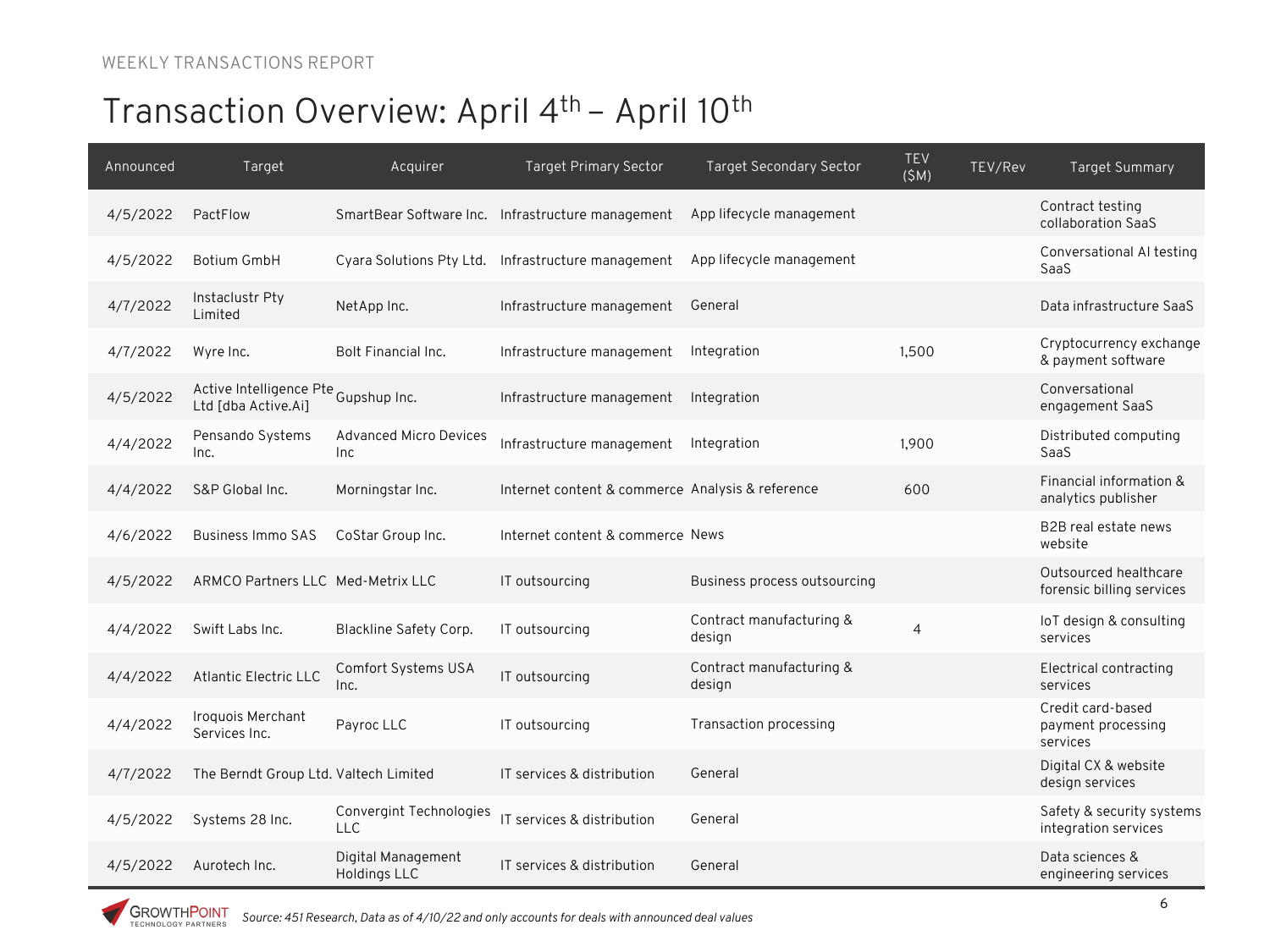| Announced | Target                                       | Acquirer                                         | <b>Target Primary Sector</b>                       | <b>Target Secondary Sector</b>           | <b>TEV</b><br>TEV/Rev<br>(SM) | <b>Target Summary</b>                           |
|-----------|----------------------------------------------|--------------------------------------------------|----------------------------------------------------|------------------------------------------|-------------------------------|-------------------------------------------------|
| 4/4/2022  | <b>BiLD Analytics</b>                        |                                                  | Ascent Software Limited IT services & distribution | General                                  |                               | Data engineering &<br>business intelligence     |
| 4/4/2022  | River Loop Security                          | Two Six Technologies                             | IT services & distribution                         | General                                  |                               | Cybersecurity systems<br>design & integration   |
| 4/4/2022  |                                              | Netsafe Solutions Srl Nuvias Group Limited       | IT services & distribution                         | General                                  |                               | Security & networking                           |
| 4/4/2022  | BL Technology Inc.                           | Inframark LLC                                    | IT services & distribution                         | Systems integration                      |                               | Control systems<br>integration services         |
| 4/4/2022  | Link International Inc.                      | Keter Environmental<br>Services Inc.             | IT services & distribution                         | Technology & management<br>consulting    |                               | Recycling & sustainability                      |
| 4/5/2022  | <b>Trident Computer</b><br>Resources Inc.    | SEI Inc. [dba Service<br>Express]                | IT services & distribution                         | Technology support                       |                               | Datacenter maintenance<br>& IT support services |
| 4/7/2022  | Enrollhand Inc.                              | SchoolMint Inc.                                  | IT services & distribution                         | Web and email marketing &<br>measurement |                               | Schools marketing &<br>branding services        |
| 4/6/2022  | Search Laboratory<br>Limited                 | Havas SA                                         | IT services & distribution                         | Web and email marketing &<br>measurement |                               | Digital marketing services                      |
| 4/7/2022  | Koppasoft [dba<br>Motionly]                  | Ogury Limited                                    | Media technologies                                 | Content creation                         |                               | Augmented media<br>animations development       |
| 4/6/2022  | Tufin Software<br>Technologies Ltd.          | Turn/River Management Security                   |                                                    | General                                  | 499                           | Network security policy<br>management SaaS      |
| 4/4/2022  | Cybraics Inc                                 | SilverSky Inc.                                   | Security                                           | General                                  |                               | Al security analytics SaaS                      |
| 4/5/2022  | Attenti Electronic<br>Monitoring Ltd.        | <b>Allied Universal Security</b><br>Services LLC | Security                                           | Physical security                        |                               | Offender tracking &<br>monitoring systems       |
| 4/4/2022  | <b>SL Power Electronics</b><br>Corp.         | Advanced Energy<br>Industries Inc.               | Semiconductors                                     | Components                               | 145                           | AC & DC power<br>conversion equipment           |
| 4/4/2022  | Impulseradar Sweden Addtech Industrial<br>AB | Solutions AB                                     | Systems                                            | Sensors                                  |                               | Ground penetrating radar<br>systems             |
| 4/4/2022  | Arriver Software<br>GmbH                     | Qualcomm Incorporated Systems                    |                                                    | Sensors                                  |                               | Autonomous driving<br>sensory systems           |

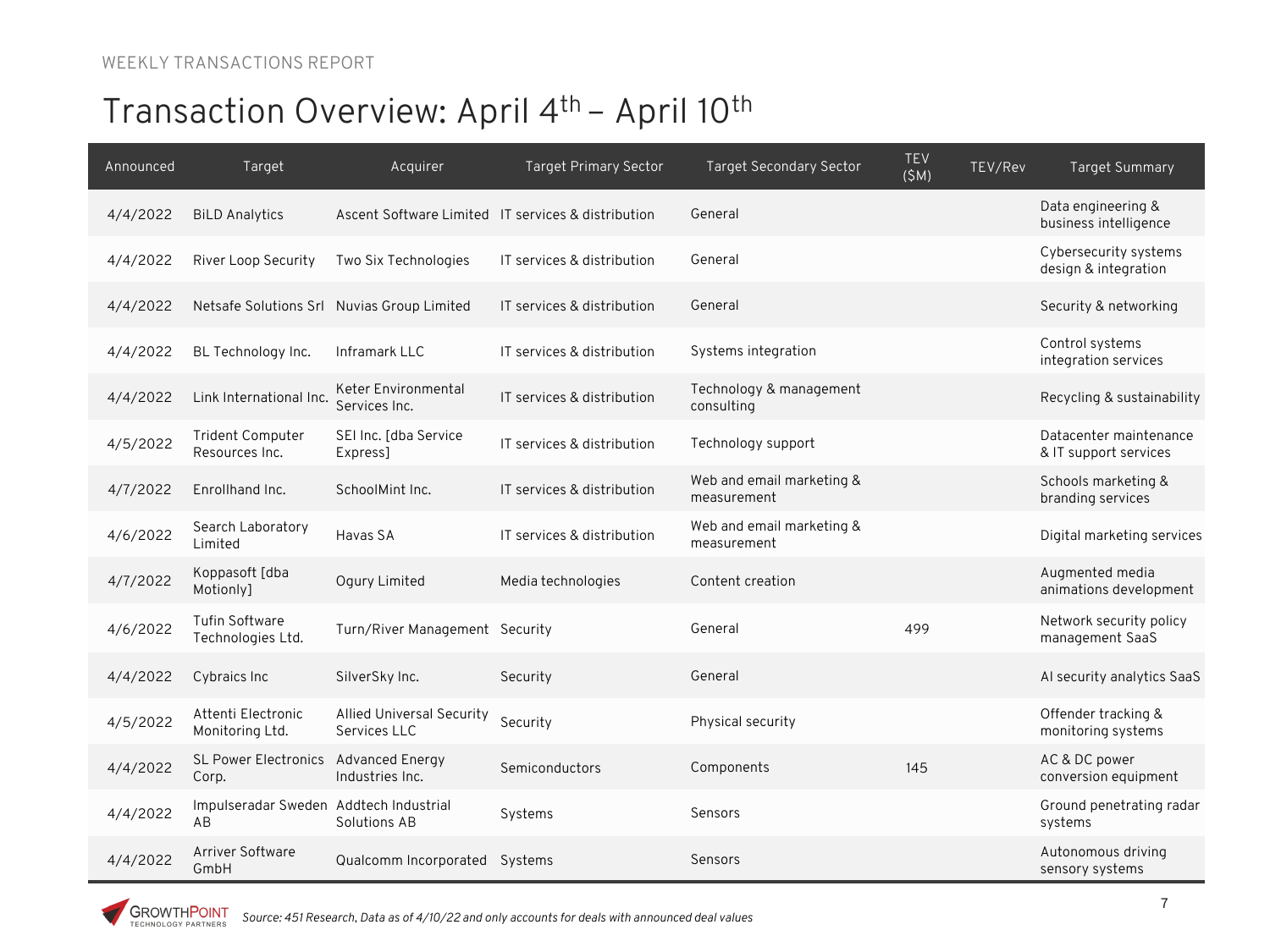

# GrowthPoint Technology Partners

Weekly M&A Transactions Report - April 4th, 2022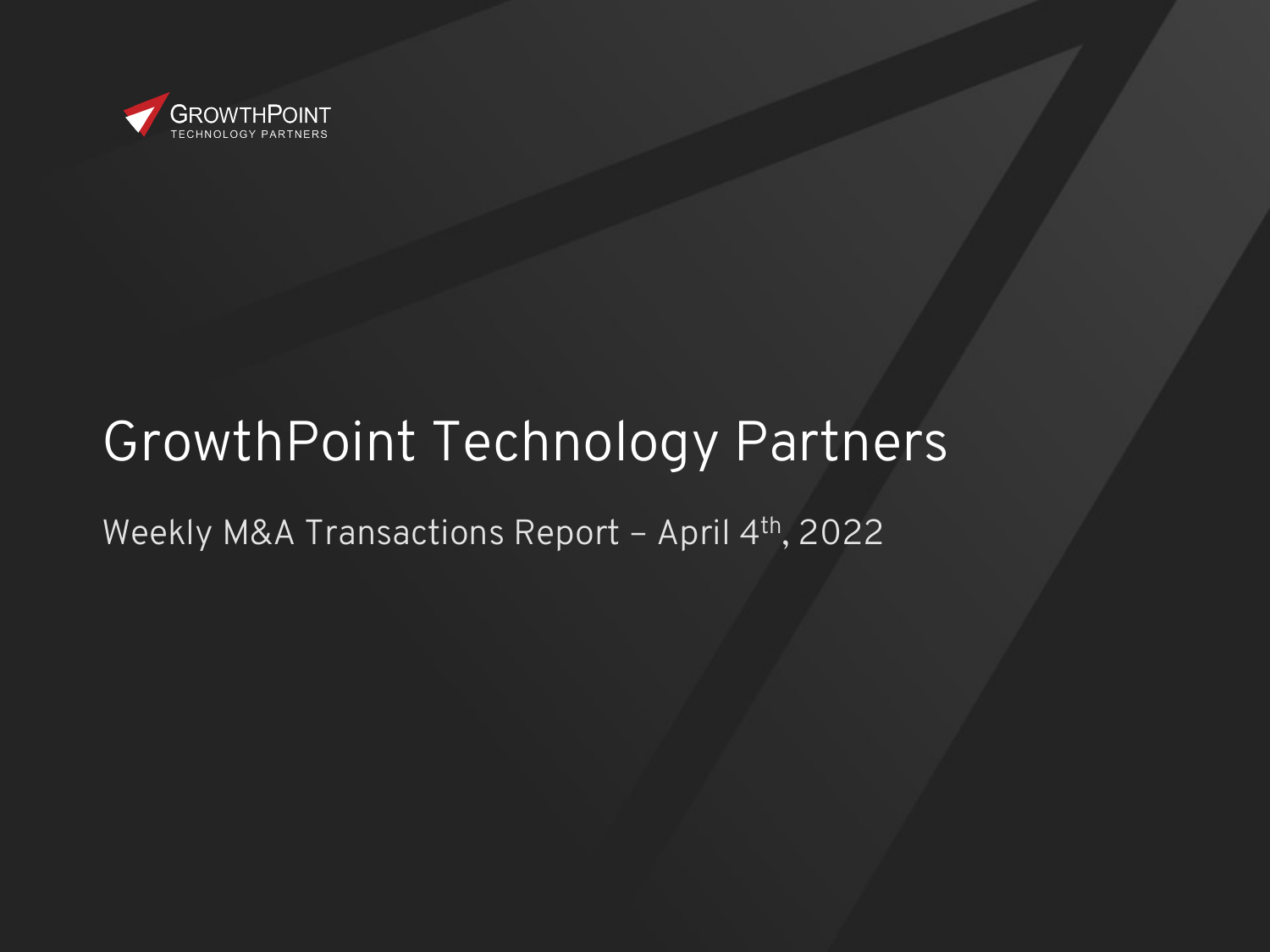#### Report Summary: March 28th – April 3rd

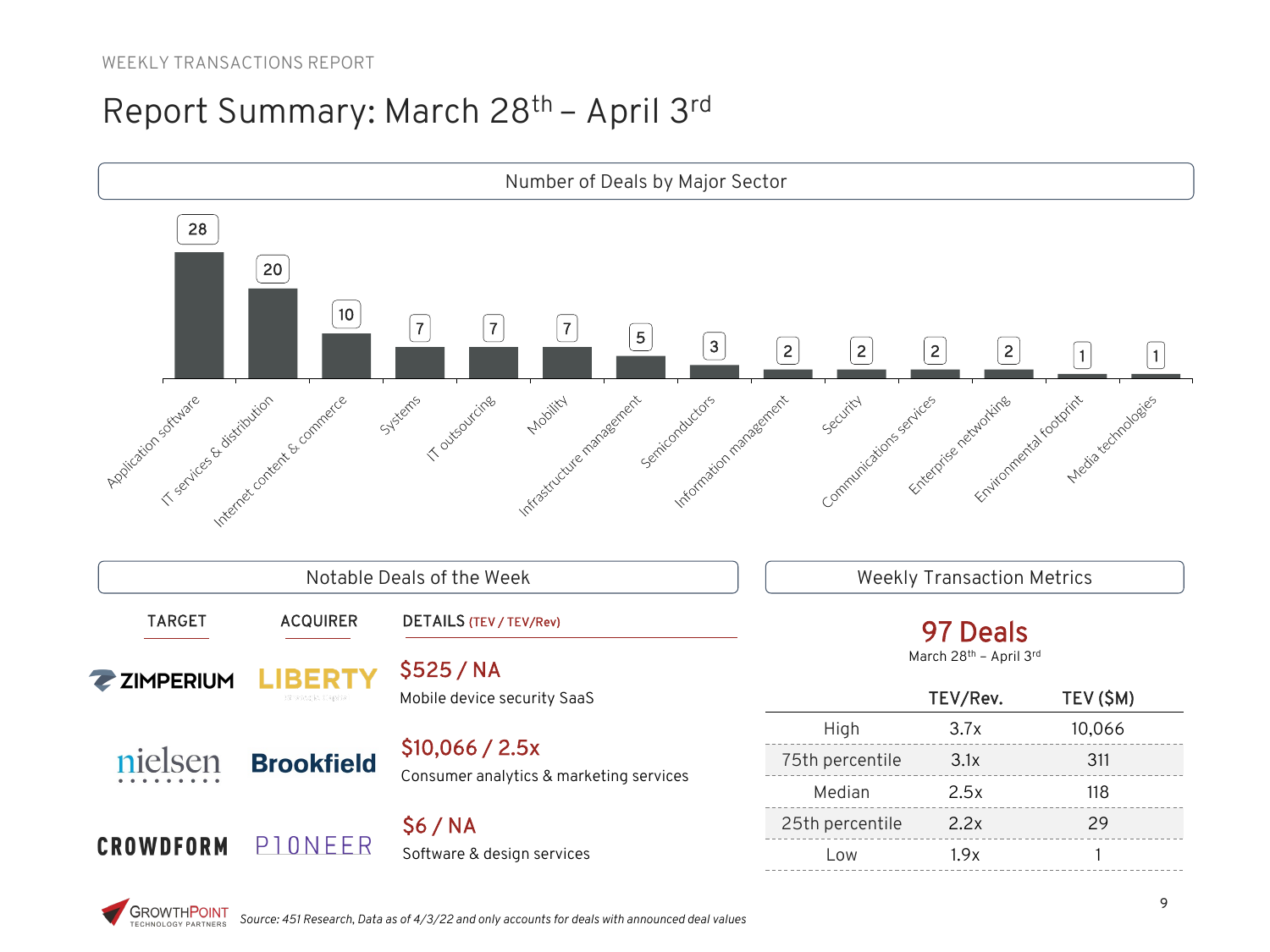## Quarterly M&A Activity





|      | <b>Deal Value</b> | <b>Deals Closed</b> |
|------|-------------------|---------------------|
| 2022 | \$216.9B          | 1,431               |
| 2021 | \$339.4B          | 986                 |
| 2020 | \$82.9B           | 1,005               |
|      |                   |                     |

*Source: 451 Research, Data as of 4/3/22 and only accounts for deals with announced deal values* **GROWTHPOINT** 

TECHNOLOGY PARTNERS *1 451 Market Research retroactively updated previously undisclosed deals and has adjusted the YTD and quarterly numbers accordingly*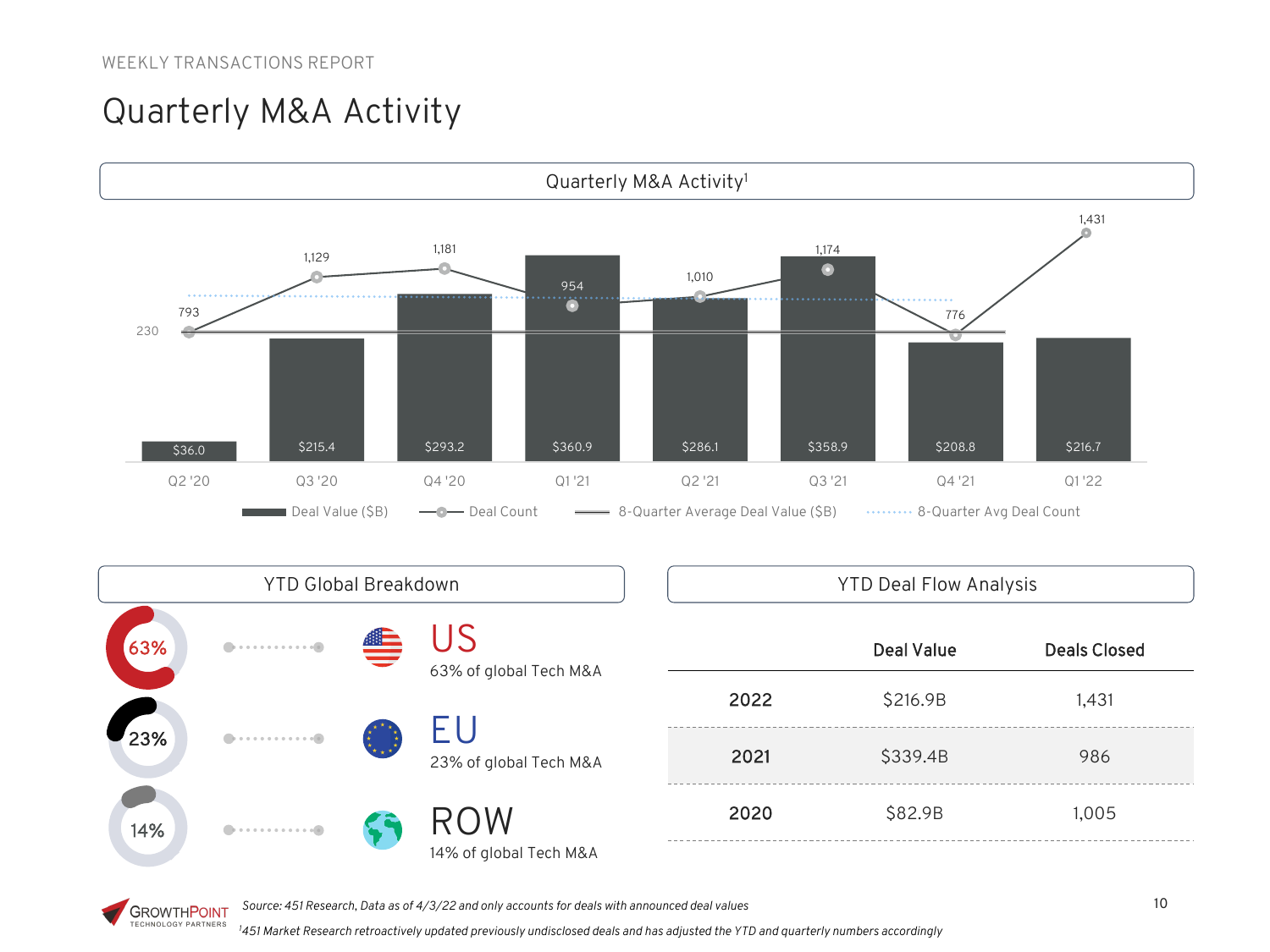#### Monthly M&A Activity of Deals With Announced Deal Value







**GROWTHPOINT** *Source: 451 Research, Data as of 4/3/22 and only accounts for deals with announced deal values* TECHNOLOGY PARTNERS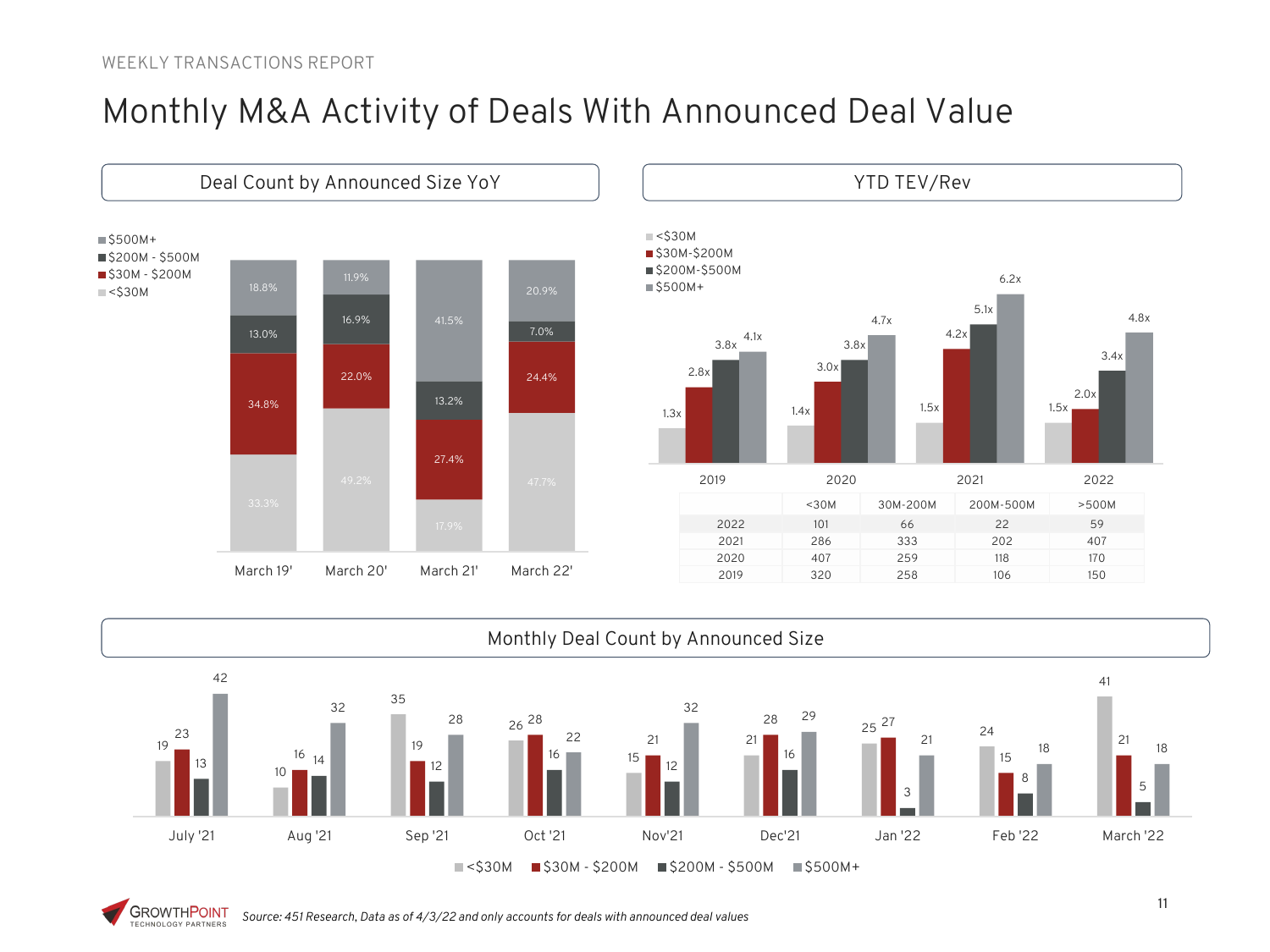| Announced | Target                                   | Acquirer                                     | <b>Target Primary Sector</b> | <b>Target Secondary Sector</b>      | <b>TEV</b><br>TEV/Rev<br>(SM) | Target Summary                                       |
|-----------|------------------------------------------|----------------------------------------------|------------------------------|-------------------------------------|-------------------------------|------------------------------------------------------|
| 3/28/2022 | TheViewPoint Media<br>Inc.               | Tatari Inc.                                  | Application software         | Advertising enablement              |                               | CTV advertising<br>monetization SaaS                 |
| 3/28/2022 | Albert Technologies                      | Zoomd Technologies Ltd. Application software |                              | Advertising enablement              |                               | Digital marketing<br>enablement SaaS                 |
| 3/30/2022 | Resolver Inc.                            | Kroll LLC                                    | Application software         | Business intelligence               |                               | Risk management SaaS                                 |
| 3/29/2022 | BioStrand                                | <b>ImmunoPrecise</b><br>Antibodies Ltd       | Application software         | Business intelligence               | 22                            | Genetic analytics SaaS                               |
| 3/29/2022 | <b>DMR Srl</b>                           | Launchmetrics Inc.                           | Application software         | <b>Business intelligence</b>        |                               | Media monitoring &<br>analytics SaaS & services      |
| 3/31/2022 | Parsec Media Inc.                        | Kargo Global Inc.                            | Application software         | Customer relationship<br>management |                               | Attention-based<br>marketing SaaS                    |
| 3/30/2022 | Replier.ai                               | BridesView Inc. [dba<br>Tailwind]            | Application software         | Customer relationship<br>management |                               | Al custom replies &<br>content SaaS                  |
| 3/30/2022 | ubisend Limited                          | Soprano Design Limited                       | Application software         | Customer relationship<br>management |                               | Automated customer<br>conversation assistant<br>SaaS |
| 3/29/2022 | Intricately Inc.                         | HG Insights Inc.                             | Application software         | Customer relationship<br>management |                               | Marketing & sales<br>intelligence SaaS               |
| 3/28/2022 | Segmint Inc.                             | Alkami Technology Inc.                       | Application software         | Customer relationship<br>management | 136                           | Marketing & financial data<br>analytics SaaS         |
| 3/28/2022 | Inspired Thinking<br>Group               | Bridgepoint Group plc                        | Application software         | Customer relationship<br>management |                               | CRM & marketing<br>automation SaaS                   |
| 3/31/2022 | Exportly                                 | ravaani LLC                                  | Application software         | Enterprise resource planning        |                               | Shopify order<br>management SaaS                     |
| 3/30/2022 | People Operations<br>Inc. [dba Gather]   | ChartHop Inc.                                | Application software         | Enterprise resource planning        |                               | HR operation<br>management SaaS                      |
| 3/29/2022 | Confidentiality Corp.<br>[dba Agreemint] | <b>Information Services</b><br>Group Inc.    | Application software         | Enterprise resource planning        |                               | Contract management                                  |
| 3/29/2022 | Candidate ID Limited iCIMS Inc.          |                                              | Application software         | Enterprise resource planning        |                               | Recruitment & marketing<br>automation SaaS           |

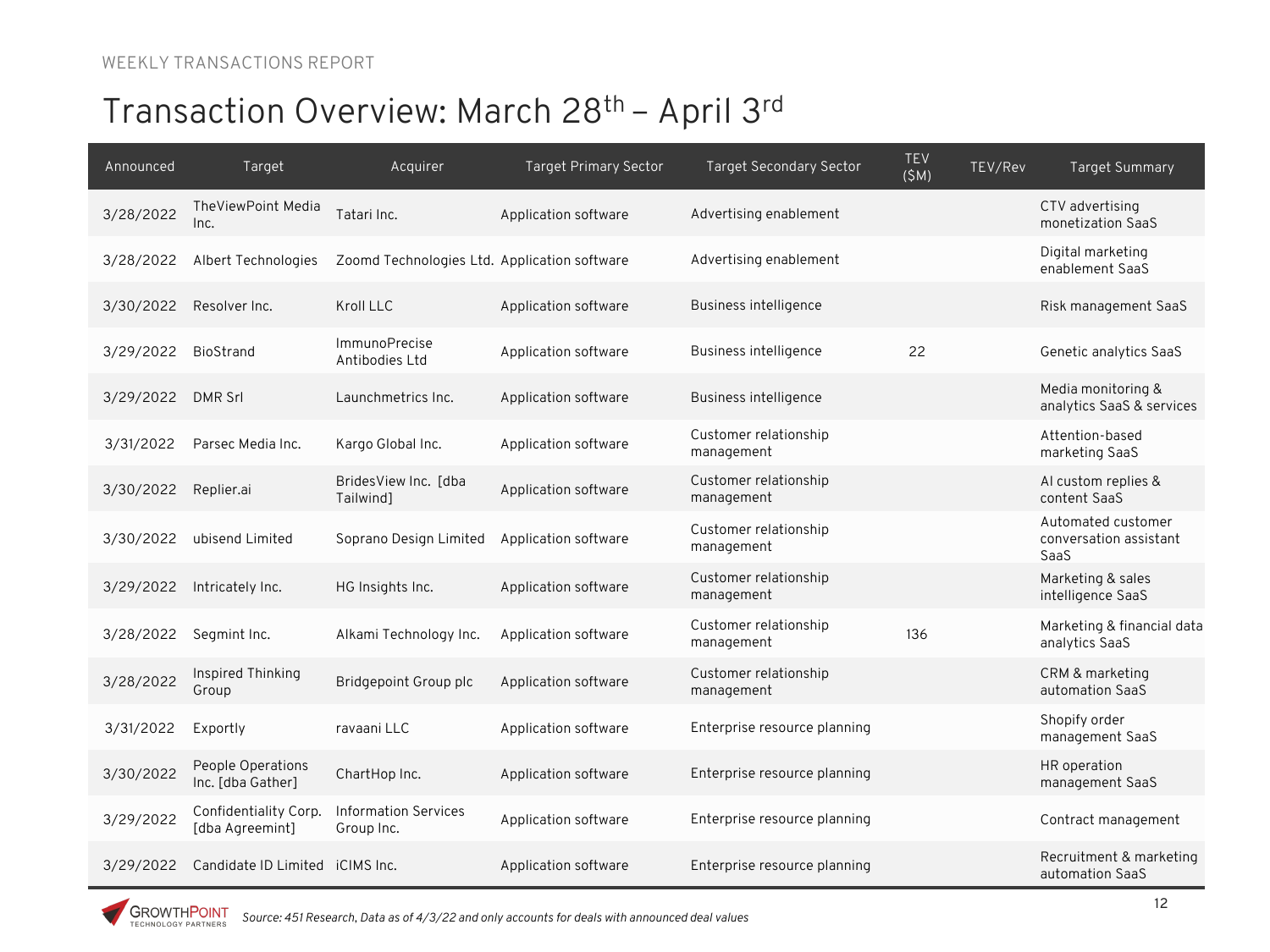| Announced | Target                                             | Acquirer                                       | <b>Target Primary Sector</b>                      | <b>Target Secondary Sector</b>             | <b>TEV</b><br>TEV/Rev<br>(SM) | Target Summary                                     |
|-----------|----------------------------------------------------|------------------------------------------------|---------------------------------------------------|--------------------------------------------|-------------------------------|----------------------------------------------------|
| 3/29/2022 | <b>SPROUT Wellness</b><br>Solutions Inc.           | <b>TELUS Health Solutions</b>                  | Application software                              | Enterprise resource planning               |                               | Workforce health<br>engagement SaaS                |
| 3/29/2022 | OnPay Solutions Inc. Medius AB                     |                                                | Application software                              | Enterprise resource planning               |                               | AP & invoice automation                            |
| 3/28/2022 | <b>Blika Solutions AB</b>                          | Main Capital Partners BV Application software  |                                                   | Enterprise resource planning               |                               | Tax & legal data<br>management SaaS                |
| 3/28/2022 | audimex AG                                         | Main Capital Partners BV Application software  |                                                   | Enterprise resource planning               |                               | Accounting SaaS &<br>software                      |
| 3/31/2022 | Fantasmo Studios Inc. Tier Mobility GmbH           |                                                | Application software                              | Graphics and design                        |                               | Indoor & outdoor 3D<br>mapping software            |
| 3/28/2022 | Appnit Technologies<br>Private Limited             | <b>DMI Finance Private</b><br>Limited          | Application software                              | Online marketing & e-<br>commerce software |                               | Integrated payment<br>processing SaaS              |
| 3/28/2022 | JuliusWorks Inc.                                   | Triller Inc.                                   | Application software                              | Online marketing & e-<br>commerce software |                               | Social influencer<br>marketing SaaS                |
| 3/30/2022 | NextCapital Group<br>Inc.                          | Goldman Sachs Asset<br>Management LP           | Application software                              | Project management                         |                               | Portfolio management<br>software & services        |
| 3/31/2022 | ExpressIFTA                                        | TruckLogics.com                                | Application software                              | Vertical applications                      |                               | Trucking fuel tax<br>reporting SaaS                |
| 3/29/2022 | StemBioSys Inc.                                    | Curi Bio Inc.                                  | Application software                              | Vertical applications                      |                               | Cardiac medication<br>testing SaaS                 |
| 3/29/2022 | Pharonyx<br>Technologies Inc.<br>[dba K-Ops]       | <b>STACK Construction</b><br>Technologies Inc. | Application software                              | Vertical applications                      |                               | Construction<br>management &<br>collaboration SaaS |
| 3/28/2022 | AUTOproff                                          | AutoScout24 GmbH                               | Application software                              | Vertical applications                      |                               | B2B used car auctions &<br>trading SaaS            |
| 3/28/2022 | 10319350 Canada Inc. SE2 LLC<br>[dba Breathe Life] |                                                | Application software                              | Vertical applications                      |                               | Insurance hybrid<br>distribution SaaS              |
| 3/29/2022 |                                                    | BullsEye Telecom Inc. Lingo Management LLC     | Communications services                           | General                                    |                               | Telecom services                                   |
| 3/28/2022 | Nuevatel [dba Viva]                                |                                                | Balesia Technologies Inc. Communications services | Wireless access                            |                               | Wireless<br>telecommunications                     |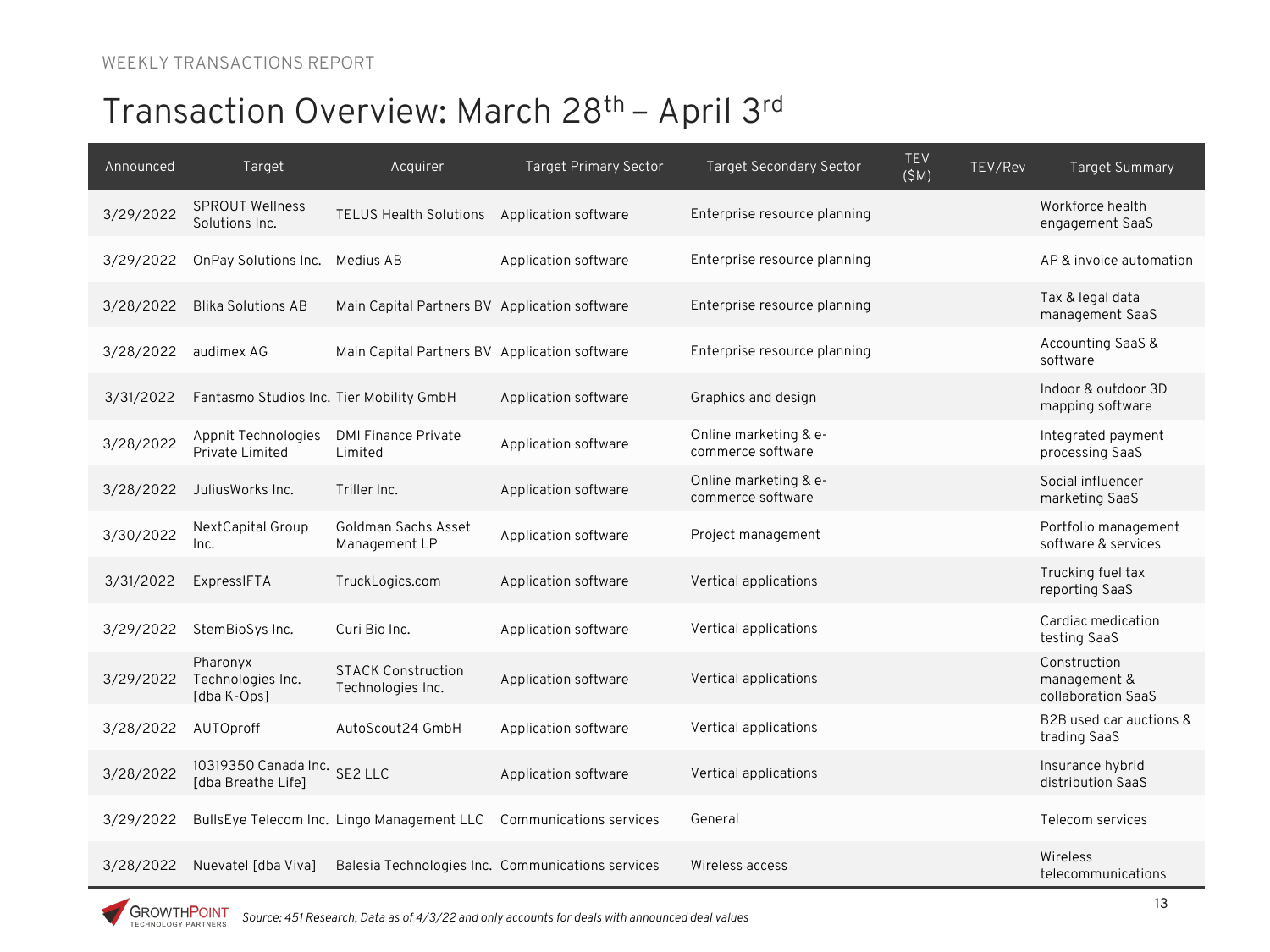| Announced | Target                                       | Acquirer                                                              | <b>Target Primary Sector</b>                     | <b>Target Secondary Sector</b>        | <b>TEV</b><br>(SM) | TEV/Rev | <b>Target Summary</b>                                |
|-----------|----------------------------------------------|-----------------------------------------------------------------------|--------------------------------------------------|---------------------------------------|--------------------|---------|------------------------------------------------------|
| 3/29/2022 | NetFortris Inc.                              | Sangoma Technologies<br>Corporation                                   | Enterprise networking                            | Unified communications                | 68                 |         | Unified communication<br>SaaS & services             |
| 3/28/2022 | Qunifi Limited                               | Destilink BV [dba Dstny] Enterprise networking                        |                                                  | Unified communications                |                    |         | Unified communications<br>SaaS & services            |
| 3/29/2022 | <b>Biome Environmental</b><br>Ltd.           | EcoOnline AS                                                          | Environmental footprint                          | Environmental reporting               | $\mathbf{1}$       | 3.7x    | Environmental data<br>monitoring & analysis<br>SaaS  |
| 3/31/2022 | Intelligent Medical<br>Objects Inc.          | Thomas H. Lee Partners<br>LP                                          | Information management                           | Content management                    |                    |         | EHR & data management<br>SaaS                        |
| 3/30/2022 | Cryptshare AG                                | Pointsharp AB                                                         | Information management                           | Data management                       |                    |         | Email & data encryption<br>SaaS                      |
| 3/30/2022 | Fanout Inc.                                  | Fastly Inc.                                                           | Infrastructure management                        | App lifecycle management              |                    |         | <b>Application &amp; APIs</b><br>development SaaS    |
| 3/31/2022 | Minit isa                                    | Microsoft Corporation                                                 | Infrastructure management                        | <b>Business process</b><br>management |                    |         | Business process mining<br>SaaS                      |
| 3/28/2022 | Paydrop Inc.                                 | <b>Cornerstone Global</b><br>Management Inc.                          | Infrastructure management                        | Integration                           |                    |         | Payroll payment<br>processing SaaS & APIs            |
| 3/31/2022 | <b>Granulate Cloud</b><br>Solutions Ltd.     | Intel Corporation                                                     | Infrastructure management                        | Systems management                    |                    |         | Application performance<br>management SaaS           |
| 3/29/2022 | <b>Process Analytics</b><br>Factory GmbH     | Celonis SE                                                            | Infrastructure management                        | Systems management                    |                    |         | Business process mining<br>SaaS                      |
| 3/29/2022 | Nielsen Holdings plc                         | <b>Brookfield Asset</b><br>Management Inc.                            | Internet content & commerce Analysis & reference |                                       | 10.066             | 2.5x    | Consumer analytics &<br>marketing services           |
| 3/28/2022 | Kneip Communication<br>S.A.                  | Deutsche Brse AG                                                      | Internet content & commerce Analysis & reference |                                       |                    |         | Investment fund data<br>management online<br>content |
| 3/28/2022 | COMATCH GmbH                                 | Malt Community SA                                                     | Internet content & commerce Community            |                                       |                    |         | Online consulting<br>community website               |
| 3/31/2022 | karriere tutor GmbH                          | Trill impact AB                                                       | Internet content & commerce Education            |                                       |                    |         | Online education services                            |
| 3/28/2022 | PrepBytes<br>Technologies Private<br>Limited | <b>Girnarsoft Education</b><br>Services Pvt Ltd [dba<br>CollegeDekhol | Internet content & commerce Education            |                                       |                    |         | Online coding learning<br>services                   |

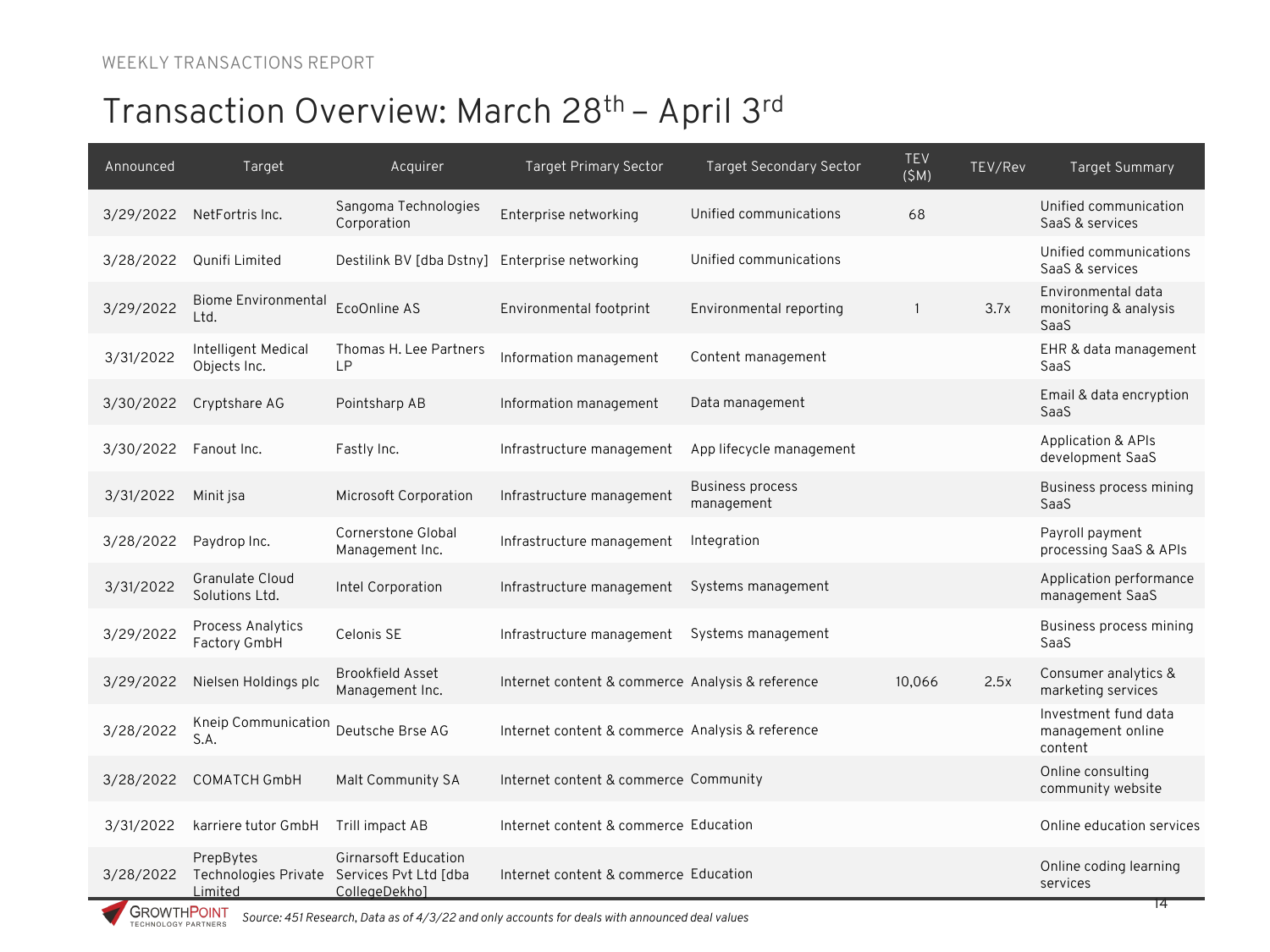| Announced | Target                                          | Acquirer                                    | <b>Target Primary Sector</b>          | <b>Target Secondary Sector</b>     | TEV<br>(SM) | TEV/Rev | <b>Target Summary</b>                        |
|-----------|-------------------------------------------------|---------------------------------------------|---------------------------------------|------------------------------------|-------------|---------|----------------------------------------------|
| 3/28/2022 | LUMA Institute LLC                              | Tactivos Inc. [dba<br><b>MURAL1</b>         | Internet content & commerce Education |                                    |             |         | Online team collaboration<br>training        |
| 3/30/2022 | *Artemis Strategic<br>Investment<br>Corporation | Logflex MT Holding<br>Limited [dba Novibet] | Internet content & commerce Games     |                                    | 609         |         | Special purpose<br>acquisition company       |
| 3/28/2022 | Pala Interactive LLC                            | <b>Boyd Gaming</b><br>Corporation           | Internet content & commerce Games     |                                    | 170         |         | Online gaming services &<br>software         |
| 3/28/2022 | ArtsGalore                                      | Cosmic Wire Inc.                            | Internet content & commerce Retail    |                                    | 32          |         | Online art gallery & NFTs                    |
| 3/28/2022 | Azimo Ltd.                                      | Papaya Global Ltd.                          | Internet content & commerce Services  |                                    |             |         | Digital money transfer<br>services           |
| 3/30/2022 | Innovative Edge<br>Limited                      | Lumanity Inc.                               | IT outsourcing                        | Business process outsourcing       |             |         | Outsourced services &<br>SaaS                |
| 3/29/2022 | Geometric Results Inc. PRO Unlimited Inc.       |                                             | IT outsourcing                        | Business process outsourcing       |             |         | Workforce managed<br>services                |
| 3/28/2022 | Trancom-ITS Co. Ltd. Accenture plc              |                                             | IT outsourcing                        | Business process outsourcing       |             |         | Logistics IT services<br>assets              |
| 3/31/2022 | Noble Technologies<br>Corp.                     | Inceptra LLC                                | IT outsourcing                        | Contract manufacturing &<br>design |             |         | Engineering & design<br>services             |
| 3/31/2022 | Crowdform Ltd.                                  | Pioneer Media Holdings<br>Inc.              | IT outsourcing                        | Software development               | 6           |         | Software & design<br>services                |
| 3/29/2022 | Notch <sub>8</sub>                              | The Assay Depot Inc.<br>[dba Scientist.com] | IT outsourcing                        | Software development               |             |         | Software development<br>services             |
| 3/28/2022 | Vectorform LLC                                  | NTT DATA Inc.                               | IT outsourcing                        | Software development               |             |         | Software development &<br>IT services        |
| 4/1/2022  | Omega Holtan AS                                 | Rejlers Norge AS                            | IT services & distribution            | General                            |             |         | IT services & consulting                     |
| 3/30/2022 | Delta Project<br>Management Inc.                | Verista                                     | IT services & distribution            | General                            |             |         | IT & outsourced services                     |
| 3/30/2022 | LV Solutions Inc.                               | <b>Sciens Building</b><br>Solutions         | IT services & distribution            | General                            |             |         | Safety systems<br>installation & integration |

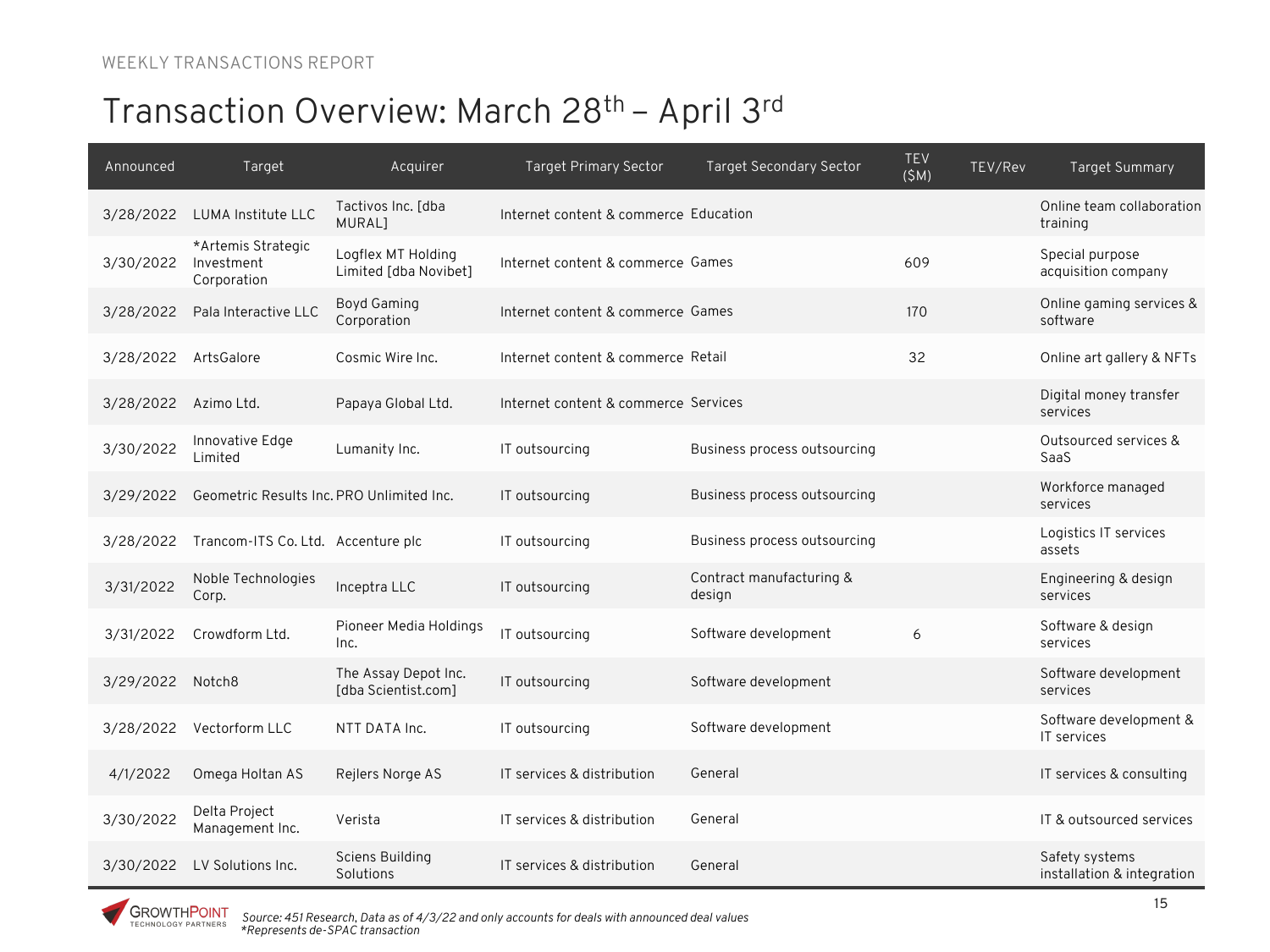| Announced | Target                                                      | Acquirer                                                    | <b>Target Primary Sector</b>                                       | <b>Target Secondary Sector</b>           | TEV<br>(SM) | TEV/Rev | <b>Target Summary</b>                            |
|-----------|-------------------------------------------------------------|-------------------------------------------------------------|--------------------------------------------------------------------|------------------------------------------|-------------|---------|--------------------------------------------------|
| 3/30/2022 | Biarca Inc.                                                 | Krish Compusoft<br>Services                                 | IT services & distribution                                         | General                                  |             |         | Security integration & IT<br>consulting services |
| 3/28/2022 | ARQ Group Ltd.                                              | NCS Pte. Ltd.                                               | IT services & distribution                                         | General                                  | 199         |         | Design & implementation<br>services              |
| 4/1/2022  | Creative<br>Breakthroughs Inc.                              | Converge Technology<br>Solutions Corp.                      | IT services & distribution                                         | Security integration                     |             |         | Security integration<br>services                 |
| 3/30/2022 | Alta Via Consulting<br><b>LLC</b>                           | cBEYONData Holdings<br><b>LLC</b>                           | IT services & distribution                                         | Systems integration                      |             |         | <b>ERP Systems Integration</b>                   |
| 3/30/2022 | Relavistic LLC                                              | M-Partners Inc.                                             | IT services & distribution                                         | Systems integration                      |             |         | Systems integrator                               |
| 3/28/2022 | Corp.                                                       | Interdynamix Systems Converge Technology<br>Solutions Corp. | IT services & distribution                                         | Systems integration                      |             |         | Systems integrator                               |
| 3/31/2022 | Evolytics LLC                                               | Concord USA LLC                                             | IT services & distribution                                         | Technology & management<br>consulting    |             |         | Data analytics consulting<br>services            |
| 3/31/2022 | <b>Gravity Works</b><br>Consulting<br>(Proprietary) Limited | Adaptavist Group Ltd.                                       | IT services & distribution                                         | Technology & management<br>consulting    |             |         | Agile team consulting &<br><b>BPO</b>            |
| 4/1/2022  | Dyversity<br>Communications Inc.                            | Stagwell Inc.                                               | IT services & distribution                                         | Web and email marketing &<br>measurement |             |         | Multicultural digital<br>marketing services      |
| 3/31/2022 | Battle Bridge Labs<br><b>LLC</b>                            | Logig Inc.                                                  | IT services & distribution                                         | Web and email marketing &<br>measurement | 3           |         | Digital marketing services                       |
| 3/31/2022 | Pepercomm Inc.                                              | Ruder Finn Inc.                                             | IT services & distribution                                         | Web and email marketing &<br>measurement |             |         | Digital marketing services                       |
| 3/30/2022 | Finc3 GmbH                                                  | Fortress Brand]                                             | Dare to Be Grah LLC [dba <sub>IT services &amp; distribution</sub> | Web and email marketing &<br>measurement |             |         | Digital marketing services                       |
| 3/30/2022 | Team Enterprises Inc. Stagwell Inc.                         |                                                             | IT services & distribution                                         | Web and email marketing &<br>measurement |             |         | Digital marketing services                       |
| 3/30/2022 | bubblebridge<br>interactive GmbH                            | Huble Digital Limited                                       | IT services & distribution                                         | Web and email marketing &<br>measurement |             |         | B2B marketing & digital<br>consulting services   |
| 3/29/2022 | Front Networks Co.<br>LTD.                                  | Havas SA                                                    | IT services & distribution                                         | Web and email marketing &<br>measurement |             |         | Digital marketing services                       |

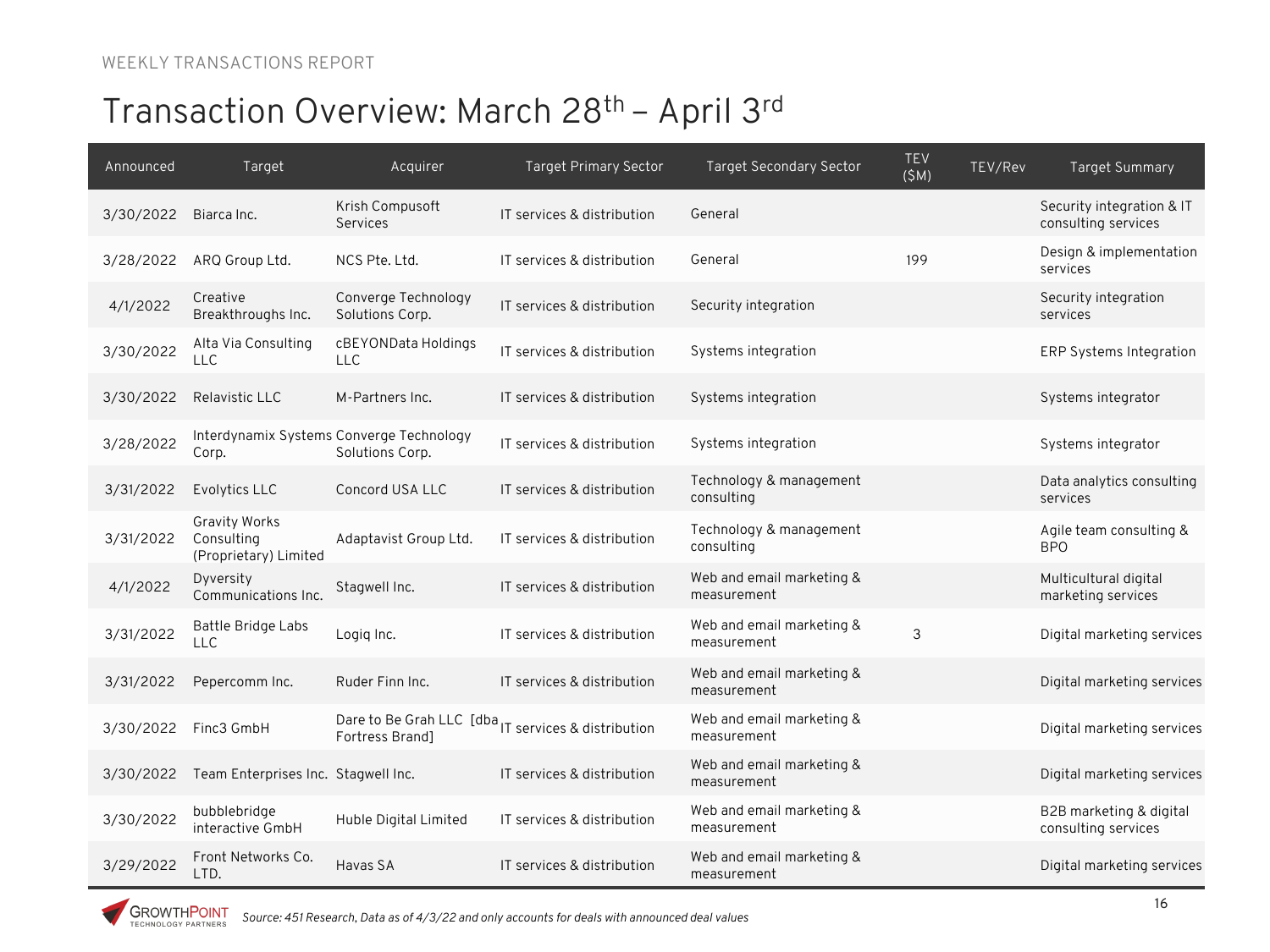| Announced | Target                            | Acquirer                                               | <b>Target Primary Sector</b> | <b>Target Secondary Sector</b>             | <b>TEV</b><br>(SM) | TEV/Rev | <b>Target Summary</b>                           |
|-----------|-----------------------------------|--------------------------------------------------------|------------------------------|--------------------------------------------|--------------------|---------|-------------------------------------------------|
| 3/28/2022 | Social Nucleus Co.                | Hawke Media LLC                                        | IT services & distribution   | Web and email marketing &<br>measurement   |                    |         | Digital marketing services                      |
| 3/29/2022 | Audere Commerce<br>Limited        | Ascensor Limited                                       | IT services & distribution   | Web design                                 |                    |         | E-commerce website<br>development services      |
| 3/28/2022 | *Drylab R&D AS                    | Media Tech SPAC Plc                                    | Media technologies           | Content creation                           |                    |         | Film & TV production &<br>delivery SaaS         |
| 3/31/2022 | CH Digital Pty Ltd<br>[dba Centr] | Highpost Capital LLC                                   | Mobility                     | Applications                               |                    |         | Fitness application                             |
| 3/30/2022 | DonatePal Ltd.                    | <b>Toucan Operations</b><br>Limited                    | Mobility                     | Applications                               |                    |         | Mobile charitable giving<br>application         |
| 3/30/2022 |                                   | Rely Pte. Ltd. (assets) Pace Enterprise Pte Ltd        | Mobility                     | Applications                               |                    |         | Mobile payments<br>application                  |
| 3/30/2022 | Span Health Inc.                  | Eight Sleep Inc.                                       | Mobility                     | Applications                               |                    |         | Fitness & health tracking<br>mobile application |
| 3/28/2022 | Ltd.                              | Vogo Automotive Pvt. Chalo Mobility Private<br>Limited | Mobility                     | Applications                               |                    |         | Scooter & bike rental<br>mobile application     |
| 3/29/2022 | Kumulos Ltd.                      | Mobius Solutions Ltd.<br>[dba Optimove]                | Mobility                     | Messaging                                  |                    |         | Mobile marketing<br>automation SaaS             |
| 3/28/2022 | Plantronics Inc. [dba<br>Poly]    | Hewlett-Packard<br>Company                             | Mobility                     | Mobile devices                             | 1,722              | 1.9x    | Mobile handsets design &<br>manufacture         |
| 3/30/2022 | Hysolate Ltd.                     | Perception Point Ltd.                                  | Security                     | General                                    |                    |         | Endpoint security SaaS                          |
| 3/29/2022 | Zimperium Inc.                    | Liberty Strategic Capital Security                     |                              | Mobile security                            | 525                |         | Mobile device security<br>SaaS                  |
| 3/31/2022 | Presto Engineering<br>Group SAS   | Integra Technologies LLC Semiconductors                |                              | Semiconductor & component<br>manufacturing |                    |         | Semiconductor testing<br>services assets        |
| 3/31/2022 | Saankhya Labs Pvt.<br>Ltd.        | Tejas Networks                                         | Semiconductors               | Semiconductor & component<br>manufacturing | 37                 |         | Fabless semiconductor<br>design                 |
| 3/30/2022 | <b>QDevil APS</b>                 | <b>Quantum Machines</b>                                | Semiconductors               | Semiconductor devices                      |                    |         | Supercomputer device<br>manufacturer            |

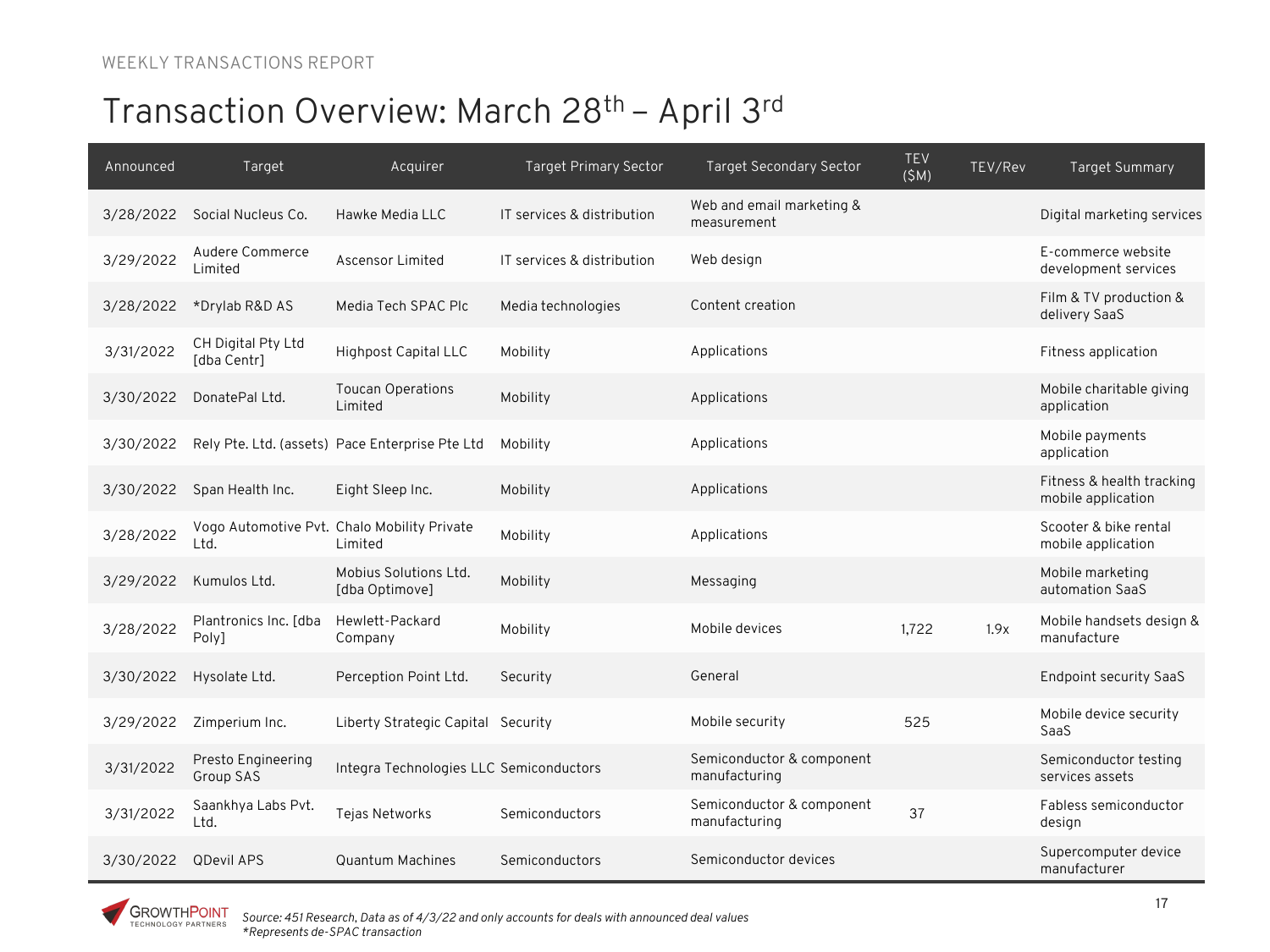| Announced | Target                                                       | Acquirer                                                       | Target Primary Sector | <b>Target Secondary Sector</b> | <b>TEV</b><br>(SM) | TEV/Rev | Target Summary                                     |
|-----------|--------------------------------------------------------------|----------------------------------------------------------------|-----------------------|--------------------------------|--------------------|---------|----------------------------------------------------|
| 3/28/2022 | Energica Motor<br>Company S.p.A.                             | Ideanomics Inc.                                                | Systems               | Controls                       |                    |         | EV power trains &<br>vehicles                      |
| 3/28/2022 | RE2 Inc.                                                     | Sarcos Technology and<br>Robotics Corporation<br>[NASDAQ:STRC] | Systems               | Controls                       | 100                |         | Mobile robotic systems &<br>software               |
| 3/30/2022 | TouchTunes Music<br>Corporation                              | TA Associates<br>Management LP                                 | Systems               | Entertainment systems          |                    |         | Digital music jukebox &<br>delivery services       |
| 4/1/2022  | Ivenix Inc. [fka<br>Fluidnet Corporation]                    | Fresenius Kabi<br>Aktiengesellschaft                           | Systems               | Other                          | 240                |         | Medication transfusion<br>systems                  |
| 3/30/2022 | Kinesis Health<br>Technologies Ltd.                          | Linus Health Inc.                                              | Systems               | Sensors                        |                    |         | Gait & mobility<br>monitoring systems              |
| 3/30/2022 | Catalyst<br>Machineworks LLC                                 | Cyberlux Corporation                                           | Systems               | Sensors                        |                    |         | Drone systems<br>manufacturer & online<br>retailer |
| 3/29/2022 | Beijing Hongda<br>Jiutong Technology<br>Development Co. Ltd. | Luokung Technology<br>Corp.                                    | Systems               | Sensors                        |                    |         | Vehicle behavior<br>assistance systems             |